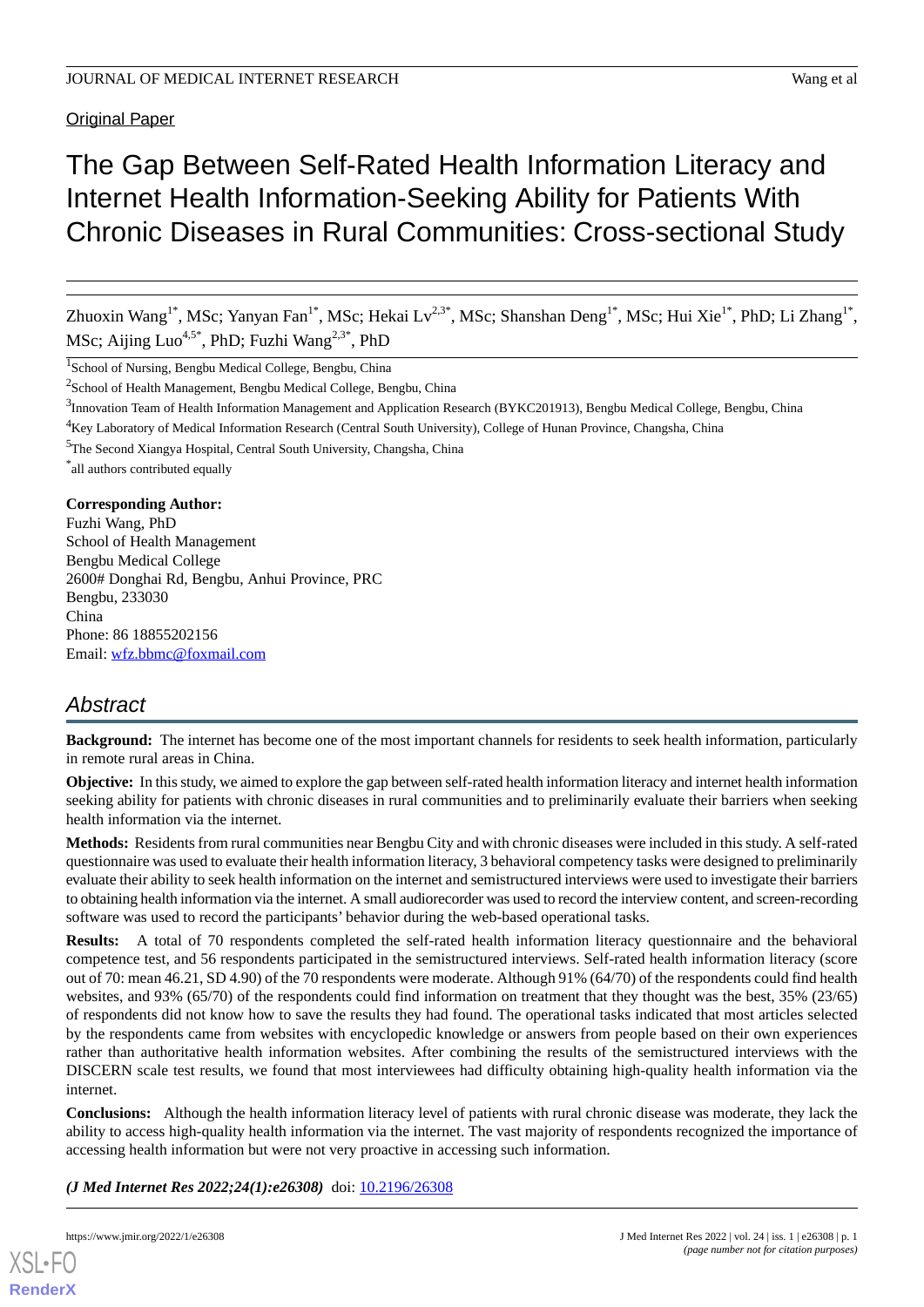#### **KEYWORDS**

online; health information; barriers to acquisition; middle-aged patients with chronic diseases; rural community; chronic conditions; chronic; rural; literacy; information seeking

### *Introduction*

Chronic diseases have become major challenges to global health [[1\]](#page-8-0). According to 2018 data from the World Health Organization, chronic diseases cause 41 million deaths every year, accounting for 71% of all deaths worldwide, and of these, 15 million occur among people aged 30 to 69 years [\[2](#page-8-1)]. China has documented significant decreases in the age of patients with chronic disease, and the number of such patients is increasing over time [[3\]](#page-8-2). Previous studies [\[4](#page-8-3)] have found that health professionals are the main source of health knowledge for patients with chronic diseases. With the rapid development of information technology in recent decades, an increasing number of patients with chronic diseases choose to obtain health information through the internet [\[5](#page-8-4),[6\]](#page-8-5), particularly in the vast rural areas of China [\[7](#page-8-6)]. Relevant studies [\[8](#page-8-7)] have shown that health-related interventions implemented via the internet can improve the health status of patients with chronic physical diseases. However, numerous studies have shown that the quality of internet health information is not optimal in China [[9\]](#page-8-8) or in other countries around the world  $[10,11]$  $[10,11]$  $[10,11]$ . Additionally, the low level of information literacy among the public in rural areas [[12\]](#page-9-2) causes some users to have difficulty in effectively using health information from the internet to improve their health statuses.

In the past decade, some studies  $[13,14]$  $[13,14]$  $[13,14]$  have suggested that health information literacy should be a key part of public health promotion in China. Health information literacy is the set of abilities that users have to recognize the need for health information, identify possible sources of information, and use those sources to retrieve relevant information; evaluate the quality of information and its applicability to a given situation; and analyze, understand, and use this information to make sound health decisions [[15\]](#page-9-5). Despite the increasing amount of health information available on the internet, patients with limited health knowledge may lack the necessary skills to access the internet or make use of this information. A study [\[6](#page-8-5)] examining the relationship between eHealth literacy and health information–seeking behaviors and participation in mobile health research among African Americans found that most participants scored high on eHealth literacy but lacked the ability to distinguish between high- and low-quality health resources on the internet and to use internet information to make health decisions. The study also reported that people with lower education levels were less likely to use the internet to obtain health-related information [[6\]](#page-8-5). Another cross-sectional study [[16\]](#page-9-6) found that patients with chronic diseases rely on health care professionals for health information regardless of their level of health literacy and that patients with low levels of health information literacy lacked the ability to use the internet to look up health information (ie, they had low health information–seeking behaviors on the internet). Therefore, in the context of the rapid development of global information technology, improving the public's ability to access quality

 $XS$  $\cdot$ FC **[RenderX](http://www.renderx.com/)** health information through the internet remains an important element of health information literacy promotion.

The term *internet health information–seeking behavior* refers to the process in which users search for health knowledge or information on the internet to meet their own health information needs and to reduce the uncertainty of their health statuses [[17\]](#page-9-7). A review [\[18](#page-9-8)] of existing studies on patients' internet health information–seeking and its impact on doctor-patient relationships and found that such information seeking could improve doctor–patient relationships. Another study [\[19](#page-9-9)] evaluated the characteristics of different types of internet users in seeking web-based health information and found that there were differences in the use of and access to health information among people of different ages, races, and socioeconomic status. Another study [\[20](#page-9-10)] found that a large proportion of older adult patients with chronic diseases use the internet to seek health information; the onset time and type of chronic diseases may play an important role in their internet health information–seeking behavior. At the same time, Latino individuals are less likely than white individuals to search for health information but are more likely to use health information to treat disease whereas African American individuals are more likely to use health information to maintain their health [[21\]](#page-9-11). A couple studies in China [[22](#page-9-12)[,23](#page-9-13)] have been conducted on the internet health information–seeking behavior of patients with chronic diseases. A cross-sectional study [\[22](#page-9-12)] of 313 hospitalized patients with chronic diseases in Shanghai found that the patients' attitudes toward health information–seeking were in the middle to upper levels and the patients had a high demand for health information. Another study [[23\]](#page-9-13) investigated the health information–seeking behavior of hypertensive patients in Guizhou Province, and the results indicated that the health information needs of hypertensive patients were diverse. The main health information access channels were traditional interpersonal relationship channels (medical personnel), while new media network technology was seldom used; the digital divide is the main cause for this problem. We found that the current research methods for patients with chronic disease in China internet health information–seeking behavior are limited to questionnaire surveys and subjective evaluations. There is a lack of research employing interviews and operational evaluations of the internet health information–seeking behavior of patients with chronic diseases. The lack of such research suggested that we should conduct in-depth evaluations on the barriers faced by patients with chronic diseases in seeking health information on the internet from an objective and extensive research perspective.

In this study, questionnaires, semistructured interviews, and behavioral competency tests were used to explore the gap between self-rated health information literacy and internet health information–seeking abilities for patients with chronic diseases and to preliminarily evaluate their barriers to seeking health information via the internet. These results are expected to provide support for the government and health education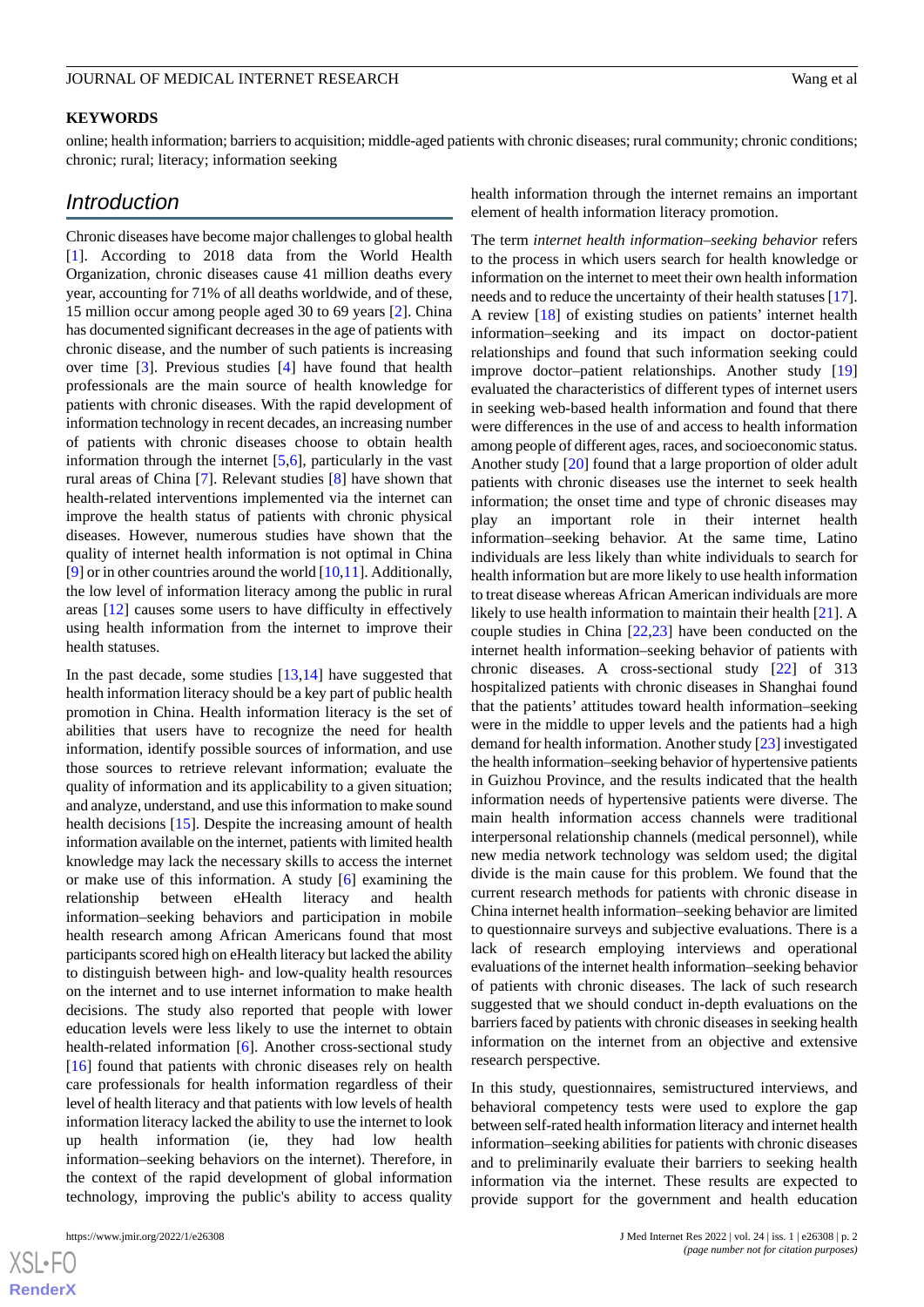institutions to perform internet health information behavioral intervention for patients with chronic diseases in the future.

#### *Methods*

## **Research Tasks**

#### *Overview*

This research investigation included 3 tasks. First, a self-rated health information literacy questionnaire was used to evaluate the health information literacy levels of the respondents. Second, 3 operational tasks were designed and administered to test the respondents' abilities to seek internet health information on a computer or mobile device. Finally, interviews on internet health information–seeking (containing 9 questions) were performed. Before the survey began, 3 experts (doctoral degrees and ample research experience) were invited to evaluate the validity of the survey materials used in this study, and appropriate modifications were made based on the experts' opinions ([Multimedia Appendix 1\)](#page-8-9).

#### *Task 1: Self-Rated Health Information Literacy Questionnaire*

A self-rated questionnaire was used to assess the health information literacy of respondents. The questionnaire was synthesized and revised from the 10-item Everyday Health Information Literacy scale [\[24](#page-9-14)] and modified in 2018 [\[25](#page-9-15)]. The scale contains 14 items divided into 4 dimensions: health information consciousness, health information–seeking, health information evaluation, and health information application. A higher score indicates a higher health information literacy level. The questionnaire has been widely used for assessing the health information literacy of Chinese digital immigrants in rural communities [\[12](#page-9-2)] and Chinese residents [\[25](#page-9-15)] and has shown good reliability, validity, and adaptability for the Chinese population.

#### *Task 2: Internet Health Information-Seeking Behavior Ability Tests*

Without receiving guidance from the researchers administering the test, the respondents were asked to log on to the internet to search for health information on their own, and respondents' behavior throughout the entire test was recorded with screen-recording software. In this task, the respondents were asked to complete 3 operational tasks: (1) use the internet to find what they thought was the best health website containing knowledge about chronic diseases; (2) according to their own health conditions, choose and save 2 to 3 articles related to health knowledge they considered valuable; and (3) choose an article that they thought discussed the best treatment for a certain chronic disease and save it (if the respondents had difficulty saving the article, the investigator helped them save it for subsequent analyses).

The DISCERN scale was used to evaluate the quality of the chronic disease treatment articles selected internet by the respondents. The DISCERN scale, developed by the British Library and the University of Oxford [[26\]](#page-9-16), is divided into 2 parts. The first part consists of 8 items and has a total score of 40; this part was used to evaluate the reliability of the website.

 $XS$  $\cdot$ FC **[RenderX](http://www.renderx.com/)** The second part includes 7 items and has a total score of 35; this part was used to test the quality of the articles.

#### *Task 3: Semistructured Interviews*

The semistructured interviews focused on 2 topics: the retrieval process and strategy and the evaluation of the quality of health information on the internet. The investigator conducted an in-depth exchange with the respondents to understand their criteria for selecting the health information websites, their methods for identifying the quality of information and the difficulties they encountered in obtaining internet health information. The interviews were recorded throughout.

#### **Participants**

The participants of this study were patients with chronic diseases in Xiaobengbu Town, Bengbu City, Anhui Province. Two-stage sampling was used. In the first stage, 10 rural communities in the town of Xiaobengbu were identified using simple random sampling; in the second stage, a general practitioner from the community health service station was invited to select 10 patients with chronic diseases from the health files of community residents by simple random sampling and establish contact with patients by telephone, introduced the research content to them, and invited them to the community health service station to participate in this survey after obtaining their consent.

The participants included in the study met the following criteria: (1) had been living continuously in the rural community for more than 6 months, (2) were between 30 and 65 years old, (3) had been diagnosed with 1 or more chronic diseases, and  $(4)$ had experience using the internet. The exclusion criteria were as follows: (1) individuals with physical and mental conditions that made them not suitable for participation in this survey and (2) individuals who did not complete any 1 of the first 2 tasks.

#### **Preparation for the Investigation**

The surveys were conducted in person. Web-based survey software (Tongtai Questionnaire Survey Platform, Beijing Tongtai Technology Development Co Ltd) was used to complete the questionnaire survey, a small audiorecorder (model R2, JingZheng,) was used to record the interview content, and screen-recording software (Windows: KK Lu Xiang Ji, version 2.8; Android: Lu Ping Da Shi, version 3.3) was used to record the participants' behavior during the internet operational tasks. Before the start of the investigation, the screen-recording software was installed on the computer and tablet computer. After each participant completed the investigation, the investigator exported the recording file and cleared all browsing records and network settings. The duration of the investigation for each participant was limited to be within 1 hour. After each survey, we offered the participant a bucket of cooking oil worth 50 RMB (approximately US \$7.74).

#### **Statistical Analysis**

Data entry and preprocessing were performed using Excel (version 2010; Microsoft Inc), and statistical analysis was performed using SPSS software (version 16.0, SPSS Inc). Descriptive statistical analyses were performed by calculating the mean and standard deviation, and intragroup differences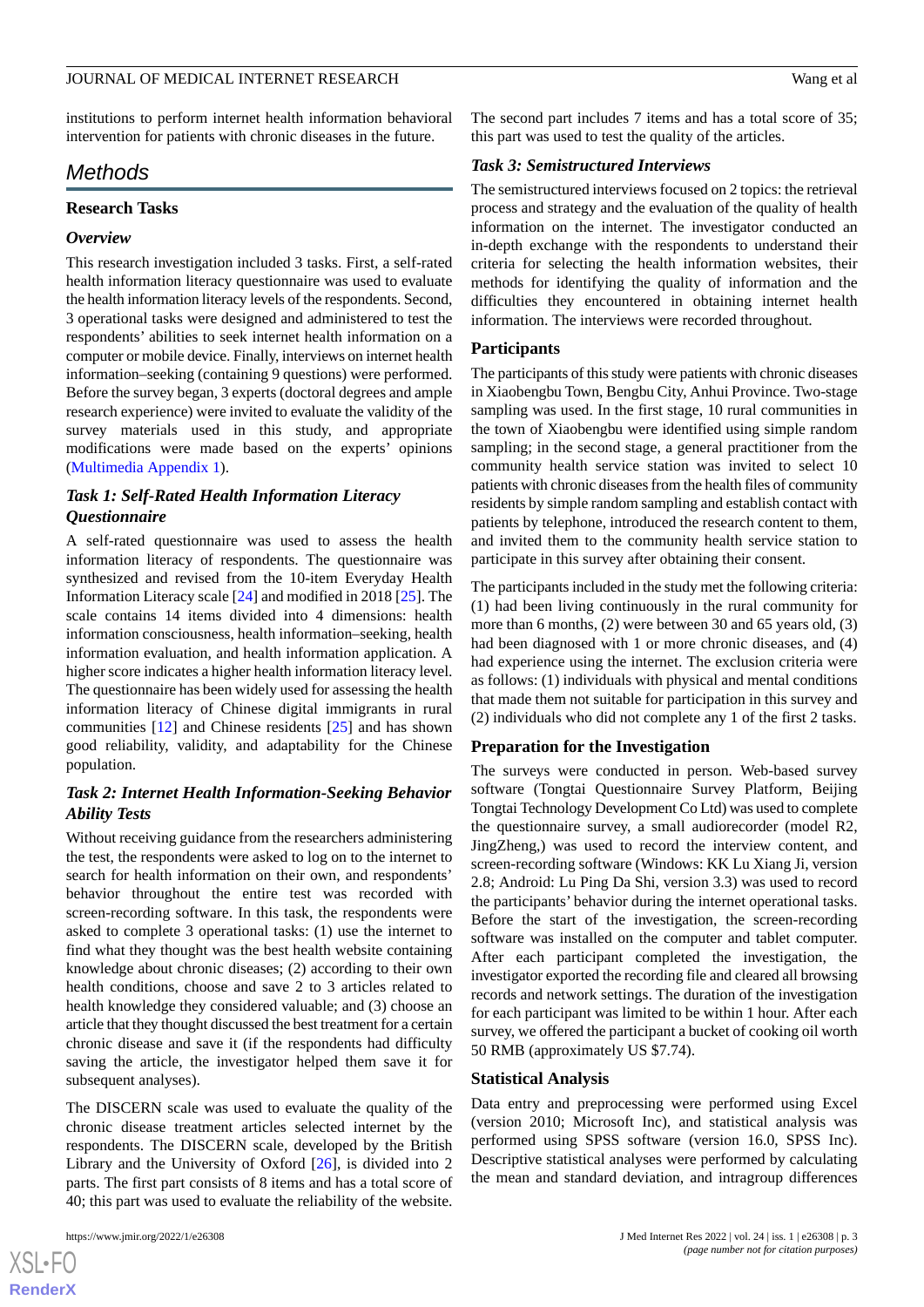were analyzed using the *t* test and Kruskal-Wallis test. *P* values <.05 were considered significant.

#### **Ethical Approval**

This study was approved by the Ethics Committee of the Bengbu Medical College (2017054). The survey was completed anonymously. All potential respondents were contacted personally and thoroughly informed about the aim of the study, data processing, and the use of the data. Participation was voluntary, and participants could refuse to participate.

## *Results*

#### **Self-Rated Health Information Literacy**

In total, 70 respondents [\(Table 1](#page-4-0)) completed task 1 and task 2, among whom 56 participants completed task 3, and 14 participants did not complete the semistructured interview (quit the interview due to loss of interest: n=7; did not give clear answers to the questions: n=5; provided irrelevant answers:  $n=2$ ).

The average health information literacy score of the respondents was 46.21 (SD 4.89), out of a total possible score of 70; the highest score was 56, and the lowest score was 34. Of the 70 respondents, 91% (n=64) scored at least 40. The subdimension *health information evaluation* had the highest score (mean 14.30, SD 2.98), followed by *health information–seeking* (mean 12.80, SD 2.23), *health information consciousness* (mean 11.20, SD 1.04), and *health information application* (mean 7.91, SD 0.37).

The results of the univariate analysis showed that, except for gender (*P*=.04), education level (*P*=.02), and experience with internet use  $(P=.03)$ , the self-rated health information literacy scores did not differ significantly based on the other sociodemographic factors (age: *P*=.70; occupation: *P*=.23; mobile phone use: *P*=.99; chronic diseases: *P*=.98; time postdiagnosis: *P*=.62).

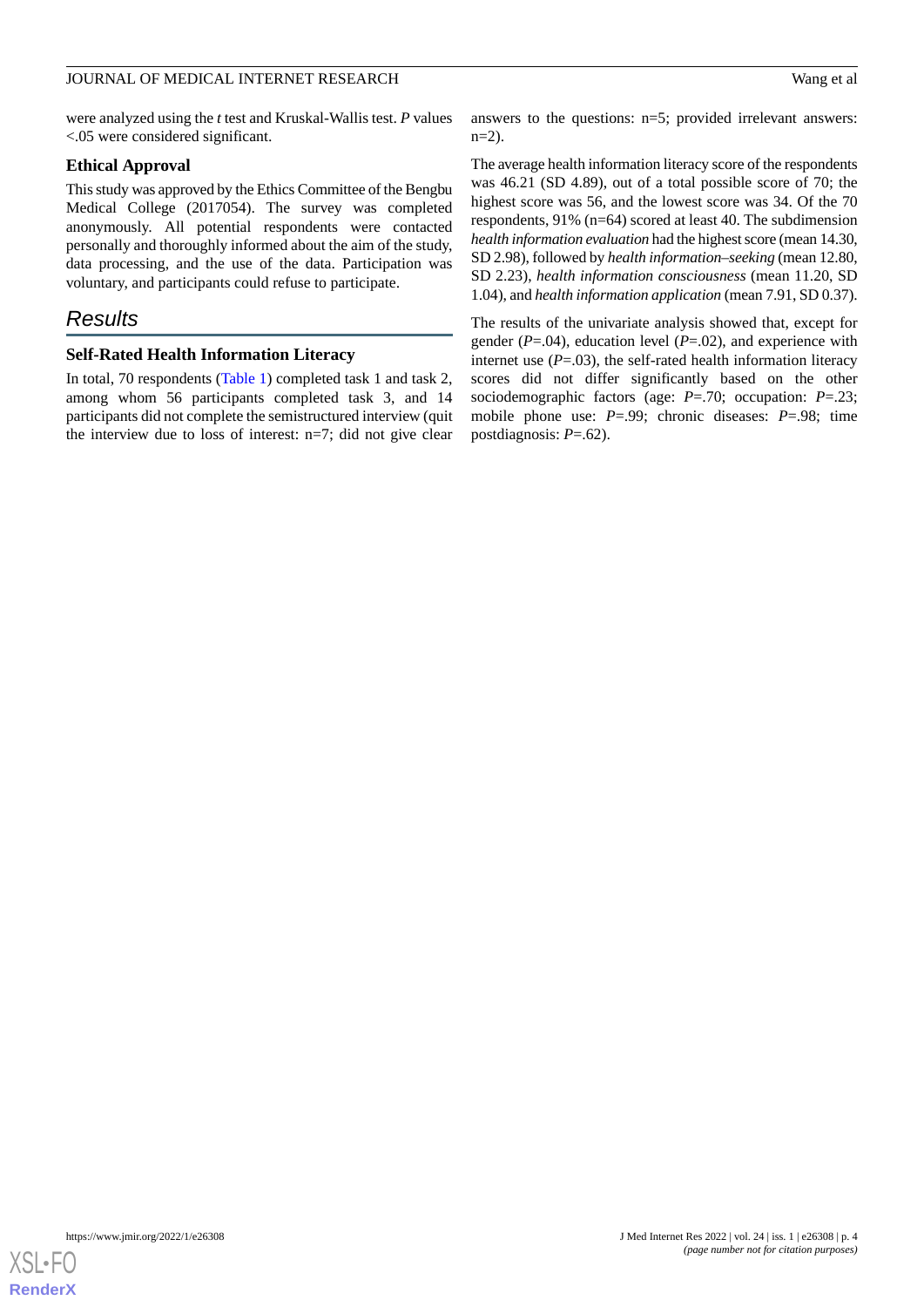#### JOURNAL OF MEDICAL INTERNET RESEARCH

|  |  | Wang et al |  |  |
|--|--|------------|--|--|
|--|--|------------|--|--|

<span id="page-4-0"></span>**Table 1.** Sociodemographic characteristics and self-rated health information literacy scores.

|                                         | Characteristic                                                                              | Participants (n=70), n (%) | Self-rated health information<br>literacy score | Chi-square or $t$ test <sup>a</sup> ( <i>df</i> ) | $P$ value |
|-----------------------------------------|---------------------------------------------------------------------------------------------|----------------------------|-------------------------------------------------|---------------------------------------------------|-----------|
| Gender                                  |                                                                                             |                            |                                                 | $-2.135^a(68)$                                    | .04       |
|                                         | Male                                                                                        | 39 (56)                    | 45.13 (5.08)                                    |                                                   |           |
|                                         | Female                                                                                      | 31(44)                     | 47.58 (4.35)                                    |                                                   |           |
| Age                                     |                                                                                             |                            |                                                 | 0.156(1)                                          | .70       |
|                                         | 31 to 45 years old                                                                          | 27(39)                     | 46.44 (4.27)                                    |                                                   |           |
|                                         | 46 to 60 years old                                                                          | 33(47)                     | 46.33 (5.20)                                    |                                                   |           |
|                                         | 61 to 65 years old                                                                          | 10(14)                     | 45.20 (5.79)                                    |                                                   |           |
| Education                               |                                                                                             |                            |                                                 | 7.799(2)                                          | .02       |
|                                         | Primary school or below                                                                     | 9(13)                      | 42.78 (5.21)                                    |                                                   |           |
|                                         | Middle school or technical school                                                           | 56 (80)                    | 47.09 (4.56)                                    |                                                   |           |
|                                         | University                                                                                  | 5(7)                       | 42.60 (4.39)                                    |                                                   |           |
|                                         | Postgraduate and above                                                                      | 0(0)                       | 0.00(0.00)                                      |                                                   |           |
| Occupation                              |                                                                                             |                            |                                                 | 4.264(3)                                          | .23       |
|                                         | Employees of enterprises and public institu-<br>tions (including separation and retirement) | 29(41)                     | 47.24 (4.33)                                    |                                                   |           |
|                                         | Farming                                                                                     | 10(14)                     | 44.30 (4.92)                                    |                                                   |           |
|                                         | Commercial or service                                                                       | 19(27)                     | 45.16 (5.22)                                    |                                                   |           |
|                                         | No job                                                                                      | 12(17)                     | 47.00 (5.34)                                    |                                                   |           |
| <b>Experience with internet use</b>     |                                                                                             |                            |                                                 | 6.895(2)                                          | .03       |
|                                         | Less than 1 year                                                                            | 12(17)                     | 43.00 (5.78)                                    |                                                   |           |
|                                         | $1-3$ years                                                                                 | 14(20)                     | 46.93 (4.68)                                    |                                                   |           |
|                                         | More than 3 years                                                                           | 44 (63)                    | 46.86 (4.45)                                    |                                                   |           |
| <b>Experience with mobile phone use</b> |                                                                                             |                            |                                                 | 0.001(1)                                          | .99       |
|                                         | Less than 1 year                                                                            | 0(0)                       | 0.00(0.00)                                      |                                                   |           |
|                                         | 1-3 years                                                                                   | 6(9)                       | 45.83 (7.88)                                    |                                                   |           |
|                                         | More than 3 years                                                                           | 64 (91)                    | 46.25 (4.62)                                    |                                                   |           |
| Number of chronic diseases              |                                                                                             |                            |                                                 | 0.001(1)                                          | .98       |
|                                         | $\mathbf{1}$                                                                                | 42(60)                     | 46.17 (4.51)                                    |                                                   |           |
|                                         | 2 or more                                                                                   | 28 (40)                    | 46.29 (5.51)                                    |                                                   |           |
| Time postdiagnosis                      |                                                                                             |                            |                                                 | 1.753(3)                                          | .62       |
|                                         | Less than 1 year                                                                            | 7(10)                      | 45.00 (4.00)                                    |                                                   |           |
|                                         | 1-3 years                                                                                   | 24 (34)                    | 46.25 (6.04)                                    |                                                   |           |
|                                         | 4-5 years                                                                                   | 12(17)                     | 46.25 (3.62)                                    |                                                   |           |
|                                         | More than 5 years                                                                           | 27(29)                     | 46.92 (4.56)                                    |                                                   |           |

 $A<sup>a</sup>A$  paired *t* test was used to obtain this value.

#### **Behavioral Ability Test**

#### *Task 1*

[XSL](http://www.w3.org/Style/XSL)•FO **[RenderX](http://www.renderx.com/)**

Of the 70 respondents, 64 (91%) were able to find websites containing health information on the internet, for which, 64% (41/64) chose to enter the URL of the health website directly. Another 36% of respondents (23/64) chose to search for health

websites through search engines. Baidu (15/64, 23%) was the most popular search engine, and other search engines were chosen by 13% of respondents (8/64); 9% of respondents (6/70) did not complete this operational task. The primary reason for not completing this task was that they were not in the habit of using computers and mobile phones to search for information, and they just used WeChat for general social interaction.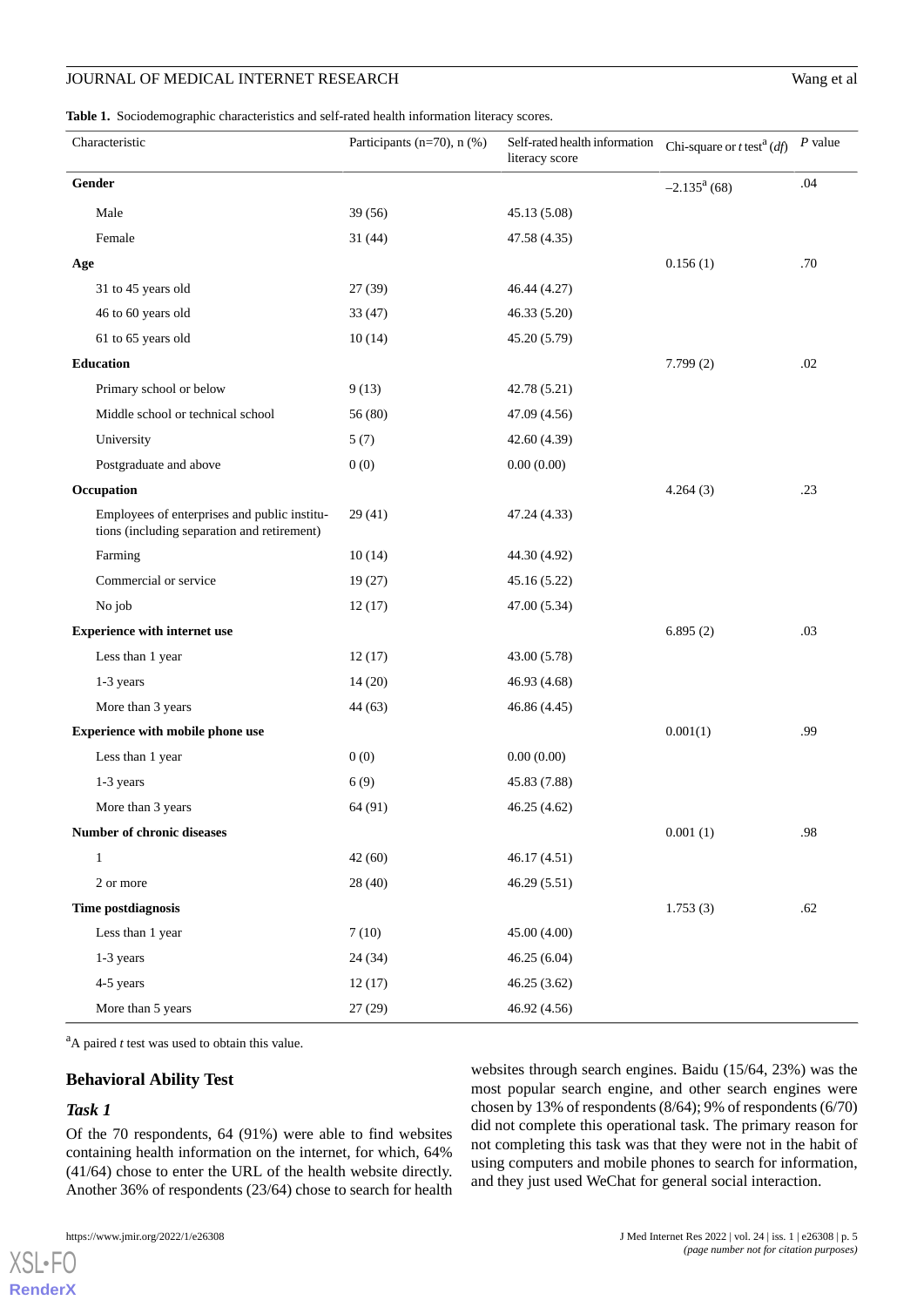#### *Task 2*

A total of 93% of the respondents (65/70) saved articles that they considered valuable. The content of the articles was mainly about disease treatment (73/185, 40%) and health care (54/185, 29%). The rest of the articles did not address health-related issues. However, 35% of the respondents (23/65) had difficulty saving articles because they did not know how to operate an internet browser.

#### *Task 3*

Similar to operational task 2, 93% of the respondents (65/70) completed this operational task. Among them, 88% (57/65) used search engines (with 30/57, 53% of those who used search engines using the Baidu search engine) to retrieve treatment-related articles for a certain chronic disease; other respondents searched for articles on certain health websites.

Out of a possible score of 75 points on the DISCERN scale, the mean score was 37.4 points (SD 13.8). Out of a possible score of 40 on part 1, the mean score was 23.9 (SD 9.3), and out of a possible score of 35 on part 1, the mean score was 13.6 (SD 6.0); 7 respondents scored below 10 points, 31 respondents scored between 20 and 40 points, and the other respondents scored between 40 and 60 points.

#### **Semistructured Interviews**

A total of 56 respondents completed semistructured interviews ([Multimedia Appendix 2\)](#page-8-10).

#### *Internet Health Information Retrieval Strategy*

#### **Usage of Search Engines**

The interview results showed that 96% of the interviewees (54/56) preferred to search for health information directly through search engines instead of choosing a special health website. This finding was consistent with the respondents' performance in operational task 3 and indicated that the awareness rate and selection rate of authoritative health websites were low. Some respondents (20/56, 36%) said the operational task was the first time they had used the internet to find articles about health, indicating that there are still some residents who do not actively use the internet to find health information and knowledge in rural China.

*I feel Baidu is more credible in all websites, so need to find some information Baidu has inside.* [Participant 7, 45 years old]

*Because the site involves a wide range of content, the feasibility, desirability, trust found in the viewing are better.* [Participant 39, 60 years old]

*Because the site has the expert review mark, has the doctor basic information and has no advertisement.* [Participant 59, 56 years old]

#### **Choice of Health Website**

Although most respondents gave reasons why they chose a particular health information website, including the convenience of searching, personal habits, comprehensive content, and high reliability, 34% of the respondents (19/56) did not know why they chose the website and indicated that their website choice

was random. We also assessed how the respondents determined whether a website was the best website to provide health information; 13% of respondents (7/56) believed that a website was the best if it contained a large amount of health information about diseases and treatments, but the respondents were not sure how to determine the authenticity of the articles on the website.

*I also did not know which website to choose and had never visited this website before. In this investigation, I chose this website at random, so I could not judge whether this website was good or bad.* [Participant 9 years, 44 years old]

*I have not used Baidu and other search engines, just in the search engine provided health sites, I also randomly selected, for how to evaluate the pros and cons of the site, I do not know.* [Participant 9, 44 years old]

#### **Saving Internet Health Information**

A few respondents (4/56, 7%) reported difficulties accessing health websites, which was similar to the findings of operational task 1. However, only 16% of respondents (9/56) thought that they had difficulties saving interesting articles, which was inconsistent with the findings of operational task 2.

*It is not difficult to find the site, open a web browser to search for such articles can be easily found. It was not difficult to save articles before, but now I find that some articles need to register and log in when they are saved, or even charge for it, which makes me feel more cumbersome.* [Participant 22, 51 years old]

#### *Evaluation of the Quality of Internet Health Information*

#### **Layout of the Website**

Overall, 75% of the respondents (42/56) thought the layout of the web page was well designed, and 55% of the respondents (31/56) were satisfied with the website in terms of a detailed and clear layout, clear classification, comprehensive search information, provision of answers internet by professional doctors, and a lack of advertising plug-ins and links; however, 32% of the respondents (18/56) were quite dissatisfied with the large number of advertising links interspersed in the web pages.

*I feel that the layout design of this kind of health information website is similar. What I am most dissatisfied with is that when I browse the web page, advertisements for doctor consultation often pop up, and they will pop up again and again after I click "close."* [Participant 2, 32 years old]

*I think the homepage of the website is not bad, and the classification of diseases is obvious. What I am not satisfied with is that the font of the page is relatively small and there are many advertisements, which affect the professionalism.* [Participant 61, 47 years old]

#### **Value of Internet Health Information Content**

Of the 56 respondents, 96% (54/56) said they had acquired new knowledge from health information websites, and 6% (36/56)

```
XSL•FO
RenderX
```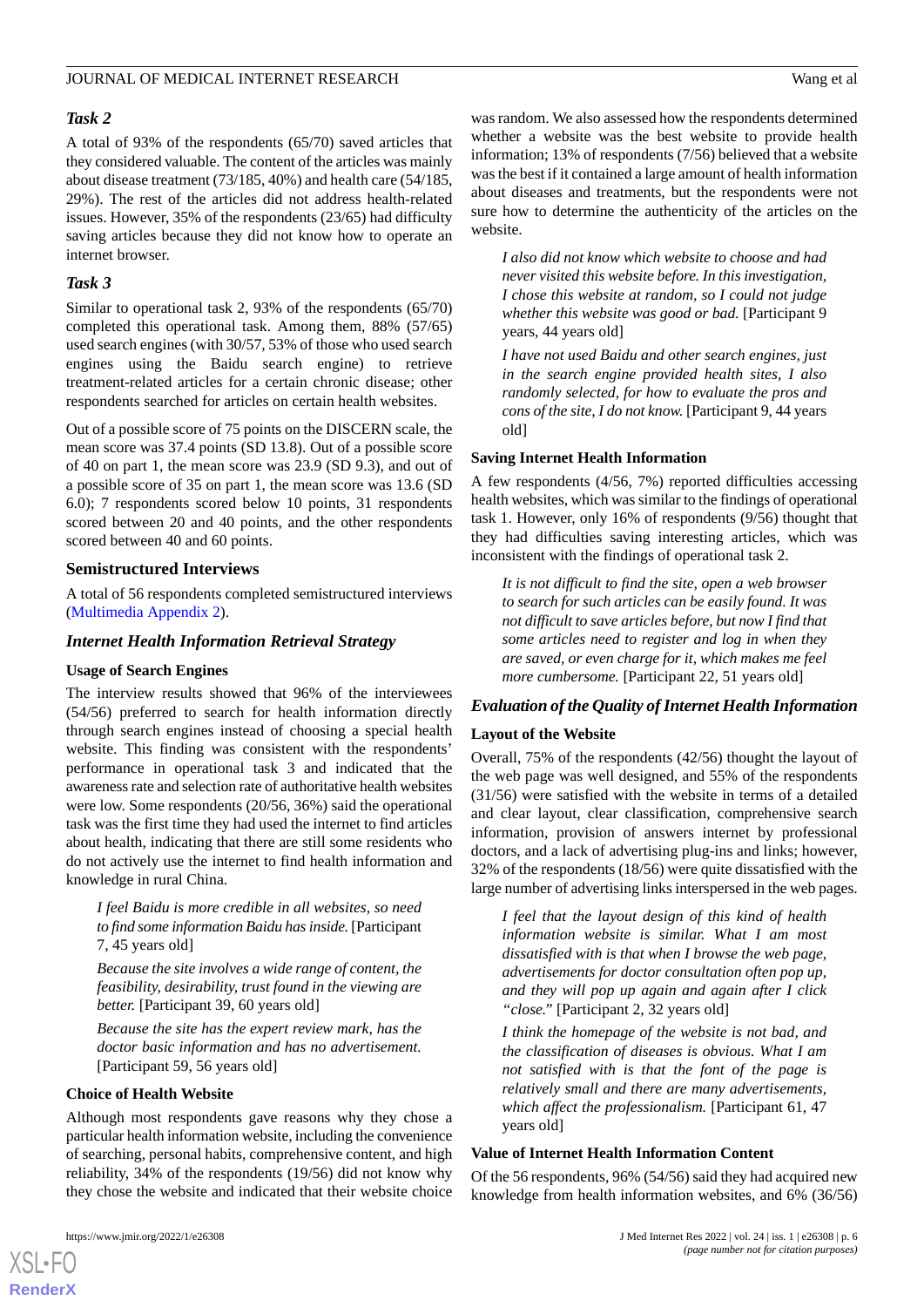believed that information about disease treatment, rehabilitation, health care and prevention was the most valuable information to them. Additionally, 91% (51/56) said they would visit the website again and recommend it to their relatives and friends.

*The most helpful information on this website is the knowledge of disease prevention and improvement. I also learned a lot of knowledge that I didn't know before from the internet. It is very likely that I will visit this website again, or will I recommend it to my family.* [Participant 30, 40 years old]

#### **Evaluation of the Quality of Internet Health Information**

<span id="page-6-0"></span>A total of 89% of respondents (50/56) were able to use some method to determine the reliability of the information, while

11% (6/56) said they did not know how to judge the reliability of the various articles on the website.

*First of all, the website has the sign of expert review. Secondly, if it is not a regular website, there will be a variety of advertising push, while regular health websites generally have no advertising push.* [Participant 59, 56 years old]

#### *Comments and Suggestions*

At the end of the interview, we conducted an analysis of the interview recordings and summarized the interviewees' opinions and suggestions on obtaining internet health information [\(Figure](#page-6-0) [1\)](#page-6-0).



## *Discussion*

[XSL](http://www.w3.org/Style/XSL)•FO **[RenderX](http://www.renderx.com/)**

#### **Principal Results**

In this study, qualitative and quantitative research methods were used to investigate the status quo of access to internet health information among 70 rural community patients with chronic diseases to comprehensively assess their health information

literacy levels and ability to access internet health information and to summarize the obstacles they faced in accessing internet health information.

The self-rated health information literacy score of all the interviewees was above 30 points, with more than 90% of respondents (63/70) scoring above 40, indicating that most respondents had a moderate health information literacy level.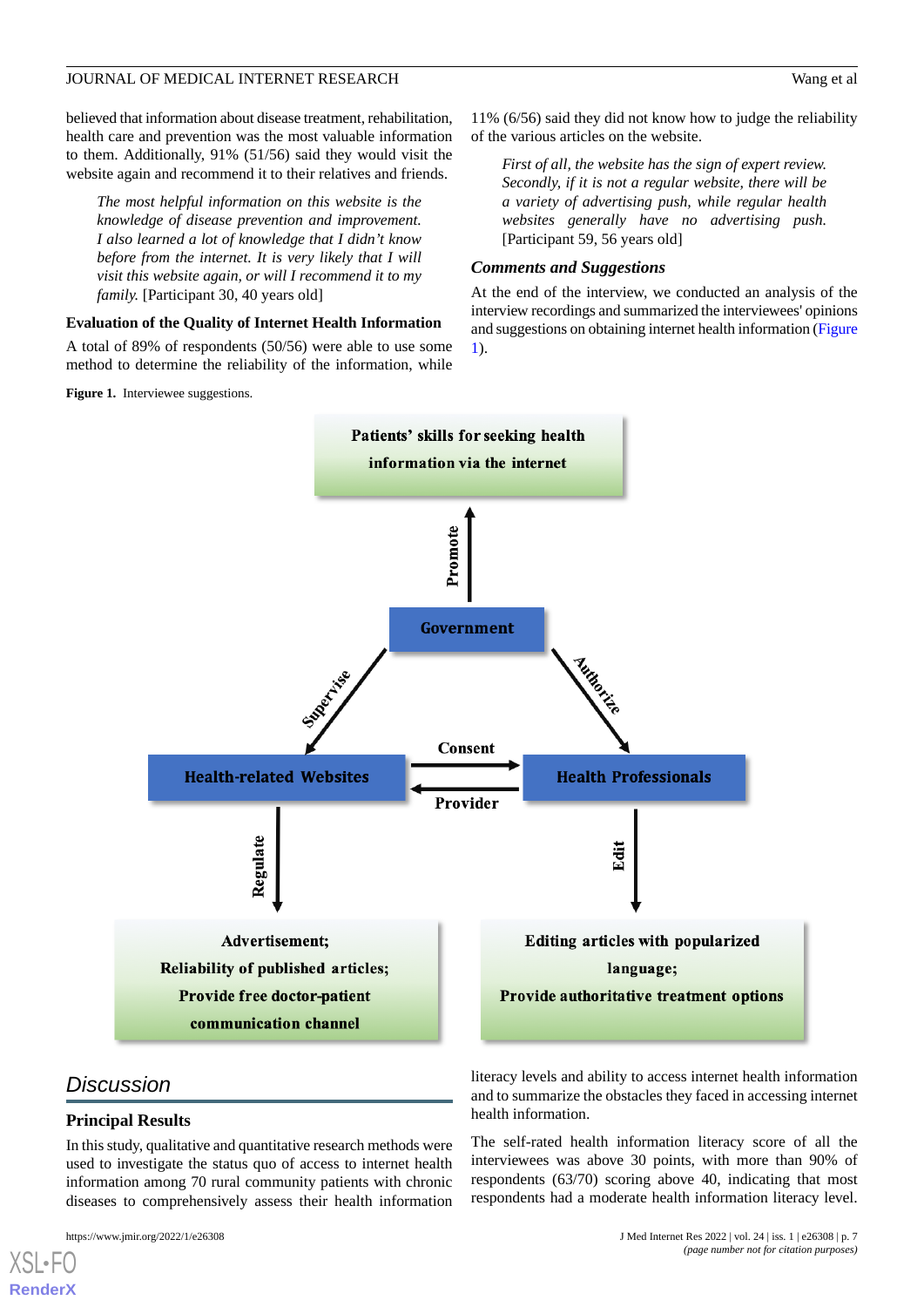The health information literacy levels of the respondents over 60 years old were lower than those of younger respondents, and there were significant differences in the health information literacy scores of the respondents of different sexes, education levels and internet use experiences, which is similar to the findings of previous studies [[18,](#page-9-8)[20](#page-9-10)[,21](#page-9-11)]. Health information literacy is an important aspect of individual cultural literacy, and there is an interactive relationship between health information attitude and health information skills [[27\]](#page-9-17). Therefore, an important aspect of future health education and health promotion is enhancing the awareness of patients with chronic disease on the value of health information and cultivating their practical ability to obtain internet health information.

The results of operational task 1 and operational task 2 indicated that most respondents had a low ability to access health information. The respondents randomly chose health websites and could not judge whether the website was reliable based on the number of visits to the website and the authority of the articles. Most articles selected by the respondents came from websites with encyclopedic knowledge or answers from people based on their own experiences rather than authoritative health information websites. The respondents' abilities to download or save interesting articles were poor. One important reason for this finding is that people's use of the internet is mostly for entertainment and leisure (such as using Tiktok and WeChat [[28\]](#page-9-18)). This only requires people to know the basics of Android or iOS (such as opening an app, returning to the home page, and selecting and typing text). People use their mobile phones as a tool to query internet health information only when health problems occur [[29\]](#page-9-19), and proficiency of this tool requires the support of certain operational abilities (such as using the browser, opening a web page, downloading files, saving files, setting up software).

In terms of the quality of the internet health information obtained, most health-related articles saved by the respondents did not specify the author, publisher, publication date, or references. The articles obtained via search engines were primarily written based on people's experiences, and most treatment protocols involved were based on the subjective opinions of individuals and failed to describe the effects and risks of the treatment methods. Several articles published on websites not related to medical health were even chosen as describing the best treatment options. Although a large number of internet evaluation tools have been developed, these tools are mostly designed from the perspective of expert evaluation, and there are few public-facing evaluation systems [[30\]](#page-9-20). Therefore, it is necessary to develop public-facing internet health information quality evaluation tools as soon as possible. Additionally, the results of the DISCERN evaluation indicated that most respondents lacked the skills to access high-quality health-related information via the internet. Combining the results of the health literacy self-assessment with those of the DISCERN evaluation, we found that most respondents overrated their ability to seek high-quality health information internet.

In further conversations with 56 of the respondents, we found that most had directly retrieved health-related information through search engines (such as Baidu), while the proportion

of health-related information obtained from professional health sites and medical sites was relatively low. Most interviewees believed that they could retrieve professional health information from the websites. The popularity of the websites, the quality of the articles, the illness of the interviewees and the advice of their doctors were the main reasons for their choice of internet health information. While 16% of interviewees (9/56) admitted that they had difficulties saving and downloading health information, this proportion reached 35% (23/65) in operational task 2, which contradicted the respondents' self-assessments. The respondents' evaluation of internet health information quality relied more on their own judgements than on other factors because they did not compare health information from multiple channels and seldom consulted professionals. Most respondents rated health-related websites based on the reasonableness of the page layout and whether there were spam ads. They were more concerned with the richness and comprehensibility of the website content than the authenticity and reliability of the content. This finding indicates that there is a need to strengthen education on the awareness for internet health information evaluation among patients with chronic diseases. Simultaneously, as providers of internet health information, health websites should also strengthen quality control of their health information and improve the publicity of their website so that consumers can more easily find the high-quality internet health information that they need.

#### **Limitations**

This study had some limitations. First, this study investigated only 70 patients with chronic disease in 10 communities of a small town near Bengbu City. The sample size was relatively small, and the scope of the research was limited, which limits the generalizability of the results to some extent. Second, this study designed only 3 tasks to evaluate the residents' behavioral ability to obtain internet health information, which limits the ability to fully reflect the actual level of rural residents' behavioral abilities to obtain internet health information. Finally, some bias was inevitable due to the influence of differences in social and cultural backgrounds between interviewers and interviewees who understand the questions differently during the semistructured interview process. Therefore, the results of this study should be regarded as preliminary and interpreted with caution. Despite these limitations, the findings of this study are valuable for understanding the internet health information–seeking behavior of patients with chronic diseases in rural China and their attitudes about internet health information.

#### **Practical Implications**

Governments and relevant departments should strengthen education for the general public to help them increase their ability to access internet health information and access free and high-quality internet health information resources. Governments and relevant departments should also increase supervision on the release and dissemination of internet health information with relevant laws and regulations to improve the internet health information environment.

```
XSL•FO
RenderX
```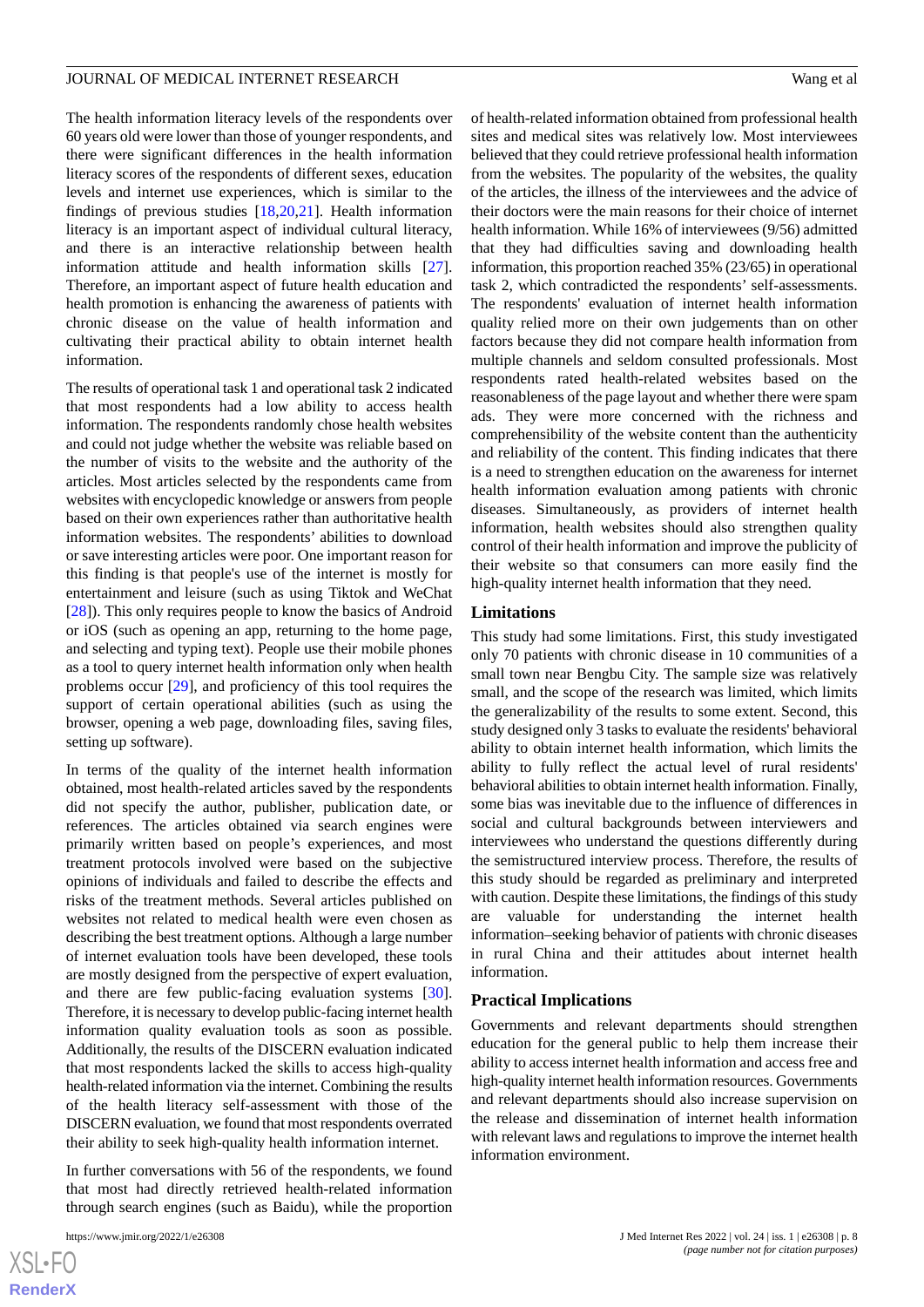#### **Conclusion**

We found that the level of internet information access among patients with chronic disease living in rural China was moderate. The vast majority of the respondents recognized the importance of accessing health information but were not very proactive in accessing health information via the internet. Furthermore, there was a gap between their actual ability to access high-quality internet health information and their self-rated health information literacy. Most respondents experienced difficulties seeking internet health information, and they lacked the skills to screen for high-quality internet information. Although most interviewees listed certain methods for judging the quality of internet health information, the behavioral ability test showed that they did not follow the expected methods to obtain high-quality internet health information but rather only made subjective judgements and showed a certain degree of randomness in their selection processes.

#### **Acknowledgments**

This study was supported by funding from the National Planning Office of Philosophy and Social Sciences of the People's Republic of China (grants 17BGL262 and 17AZD037) and the Talent Cultivation Program of Bengbu Medical College (51201209). We thank American Journal Experts for language editing.

#### **Authors' Contributions**

The study was conceived and designed by FW and ZW. The cross-sectional surveys and interviews were conducted by ZW, YF, HL, and SD. HX and LZ drafted and revised the manuscript for important intellectual content, and FW and AL approved the manuscript.

#### <span id="page-8-9"></span>**Conflicts of Interest**

None declared.

#### **Multimedia Appendix 1**

<span id="page-8-10"></span>Investigation materials for patients with chronic diseases. [[DOCX File , 21 KB](https://jmir.org/api/download?alt_name=jmir_v24i1e26308_app1.docx&filename=10bcb73fb695c5b406a7cec38b98d9f8.docx)-[Multimedia Appendix 1\]](https://jmir.org/api/download?alt_name=jmir_v24i1e26308_app1.docx&filename=10bcb73fb695c5b406a7cec38b98d9f8.docx)

#### **Multimedia Appendix 2**

<span id="page-8-0"></span>Analysis of the semistructured interview results of the 56 interviewees. [[DOCX File , 19 KB](https://jmir.org/api/download?alt_name=jmir_v24i1e26308_app2.docx&filename=915a406e6469636000ac14af5800e3fc.docx)-[Multimedia Appendix 2\]](https://jmir.org/api/download?alt_name=jmir_v24i1e26308_app2.docx&filename=915a406e6469636000ac14af5800e3fc.docx)

#### <span id="page-8-1"></span>**References**

- <span id="page-8-2"></span>1. Hunter DJ, Reddy KS. Noncommunicable diseases. N Engl J Med 2013 Oct 03;369(14):1336-1343. [doi: [10.1056/NEJMra1109345\]](http://dx.doi.org/10.1056/NEJMra1109345) [Medline: [24088093](http://www.ncbi.nlm.nih.gov/entrez/query.fcgi?cmd=Retrieve&db=PubMed&list_uids=24088093&dopt=Abstract)]
- <span id="page-8-3"></span>2. Noncommunicable diseases. World Health Organization. URL: [https://www.who.int/news-room/fact-sheets/detail/](https://www.who.int/news-room/fact-sheets/detail/noncommunicable-diseases) [noncommunicable-diseases](https://www.who.int/news-room/fact-sheets/detail/noncommunicable-diseases) [accessed 2020-11-05]
- <span id="page-8-4"></span>3. Lai S, Gao J, Zhou Z, Yang X, Xu Y, Zhou Z, et al. Prevalences and trends of chronic diseases in Shaanxi Province, China: evidence from representative cross-sectional surveys in 2003, 2008 and 2013. PLoS One 2018 Aug 23;13(8):e0202886 [[FREE Full text](https://dx.plos.org/10.1371/journal.pone.0202886)] [doi: [10.1371/journal.pone.0202886](http://dx.doi.org/10.1371/journal.pone.0202886)] [Medline: [30138444](http://www.ncbi.nlm.nih.gov/entrez/query.fcgi?cmd=Retrieve&db=PubMed&list_uids=30138444&dopt=Abstract)]
- <span id="page-8-5"></span>4. Ebele NA, Obiora CN. Extent of access to health information and sources for chronic disease patients in tertiary health institutions in south east Nigeria: implications for libraries role. Libr Philos Pract 2017 Jun:1-16 [[FREE Full text](https://digitalcommons.unl.edu/libphilprac/1504/)]
- <span id="page-8-6"></span>5. LaValley SA, Kiviniemi MT, Gage-Bouchard EA. Where people look for online health information. Health Info Libr J 2017 Jun;34(2):146-155 [\[FREE Full text\]](https://doi.org/10.1111/hir.12143) [doi: [10.1111/hir.12143](http://dx.doi.org/10.1111/hir.12143)] [Medline: [27207817](http://www.ncbi.nlm.nih.gov/entrez/query.fcgi?cmd=Retrieve&db=PubMed&list_uids=27207817&dopt=Abstract)]
- <span id="page-8-7"></span>6. James DCS, Harville C. eHealth literacy, online help-seeking behavior, and willingness to participate in mhealth chronic disease research among African Americans, Florida, 2014-2015. Prev Chronic Dis 2016 Nov 17;13:E156 [[FREE Full text](https://www.cdc.gov/pcd/issues/2016/16_0210.htm)] [doi: [10.5888/pcd13.160210](http://dx.doi.org/10.5888/pcd13.160210)] [Medline: [27854421\]](http://www.ncbi.nlm.nih.gov/entrez/query.fcgi?cmd=Retrieve&db=PubMed&list_uids=27854421&dopt=Abstract)
- <span id="page-8-8"></span>7. Qiu Y, Ren W, Liu Y, Yin P, Ren J. Online health information in a rural residential population in Zhejiang Province, China: a cross-sectional study. BMJ Open 2019 May 05;9(5):e026202 [\[FREE Full text\]](https://bmjopen.bmj.com/lookup/pmidlookup?view=long&pmid=31061032) [doi: [10.1136/bmjopen-2018-026202\]](http://dx.doi.org/10.1136/bmjopen-2018-026202) [Medline: [31061032](http://www.ncbi.nlm.nih.gov/entrez/query.fcgi?cmd=Retrieve&db=PubMed&list_uids=31061032&dopt=Abstract)]
- 8. Rogers MA, Lemmen K, Kramer R, Mann J, Chopra V. Internet-delivered health interventions that work: systematic review of meta-analyses and evaluation of website availability. J Med Internet Res 2017 Mar 24;19(3):e90 [\[FREE Full text\]](https://www.jmir.org/2017/3/e90/) [doi: [10.2196/jmir.7111](http://dx.doi.org/10.2196/jmir.7111)] [Medline: [28341617](http://www.ncbi.nlm.nih.gov/entrez/query.fcgi?cmd=Retrieve&db=PubMed&list_uids=28341617&dopt=Abstract)]
- 9. Wang F, Wang Z, Sun W, Yang X, Bian Z, Shen L, et al. Evaluating the quality of health-related WeChat public accounts: cross-sectional study. JMIR Mhealth Uhealth 2020 May 08;8(5):e14826 [[FREE Full text](https://mhealth.jmir.org/2020/5/e14826/)] [doi: [10.2196/14826\]](http://dx.doi.org/10.2196/14826) [Medline: [32383684](http://www.ncbi.nlm.nih.gov/entrez/query.fcgi?cmd=Retrieve&db=PubMed&list_uids=32383684&dopt=Abstract)]

[XSL](http://www.w3.org/Style/XSL)•FO **[RenderX](http://www.renderx.com/)**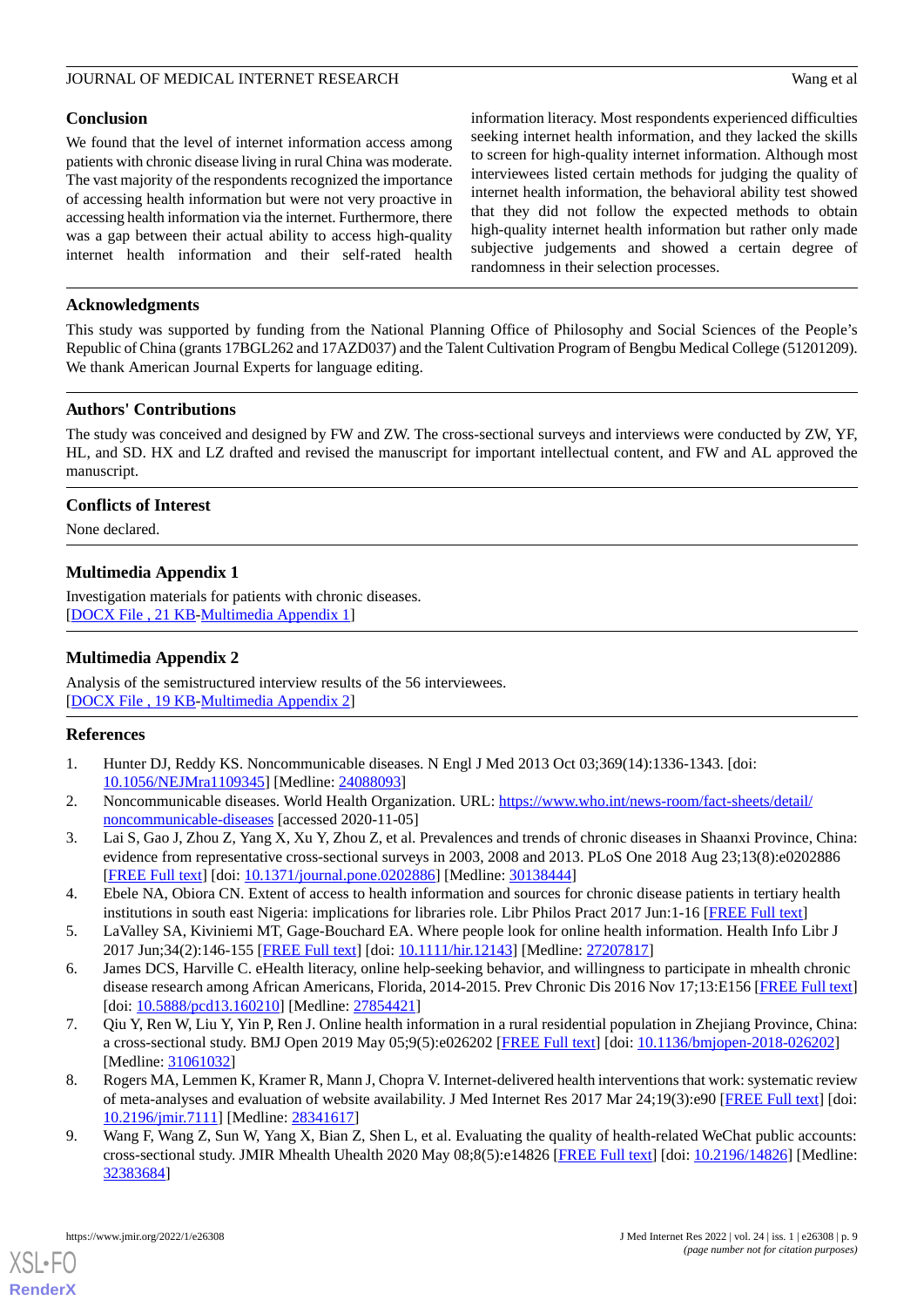- <span id="page-9-0"></span>10. Kuenzel U, Monga Sindeu T, Schroth S, Huebner J, Herth N. Evaluation of the quality of online information for patients with rare cancers: thyroid cancer. J Cancer Educ 2018 Oct;33(5):960-966. [doi: [10.1007/s13187-017-1173-z\]](http://dx.doi.org/10.1007/s13187-017-1173-z) [Medline: [28120139](http://www.ncbi.nlm.nih.gov/entrez/query.fcgi?cmd=Retrieve&db=PubMed&list_uids=28120139&dopt=Abstract)]
- <span id="page-9-1"></span>11. Cisu TI, Mingin GC, Baskin LS. An evaluation of the readability, quality, and accuracy of online health information regarding the treatment of hypospadias. J Pediatr Urol 2019 Feb;15(1):40.e1-40.e6. [doi: [10.1016/j.jpurol.2018.08.020\]](http://dx.doi.org/10.1016/j.jpurol.2018.08.020) [Medline: [30449679](http://www.ncbi.nlm.nih.gov/entrez/query.fcgi?cmd=Retrieve&db=PubMed&list_uids=30449679&dopt=Abstract)]
- <span id="page-9-2"></span>12. Fuzhi W, Dan L, Weiwei S, Tingting Y, Dehua H, Wei P, et al. Health information literacy and barriers of online health information seeking among digital immigrants in Rural China: a preliminary survey. SAGE Open 2019 Jun 12;9(2):215824401985694. [doi: [10.1177/2158244019856946](http://dx.doi.org/10.1177/2158244019856946)]
- <span id="page-9-4"></span><span id="page-9-3"></span>13. Zhang S, Du J. Health information literacy should become the critical point of health promotion for Chinese public. Journal of Medical Informatics 2010;31(02):45-49.
- <span id="page-9-5"></span>14. Wang F, Luo A, Xie W. Connotation of public health information literacy in China and its training strategies. Chin Journal Medical Library Information 2013;22(08):13-17.
- <span id="page-9-6"></span>15. Schardt C. Health information literacy meets evidence-based practice. J Med Libr Assoc 2011 Jan;99(1):1-2 [[FREE Full](http://europepmc.org/abstract/MED/21243047) [text](http://europepmc.org/abstract/MED/21243047)] [doi: [10.3163/1536-5050.99.1.001\]](http://dx.doi.org/10.3163/1536-5050.99.1.001) [Medline: [21243047](http://www.ncbi.nlm.nih.gov/entrez/query.fcgi?cmd=Retrieve&db=PubMed&list_uids=21243047&dopt=Abstract)]
- <span id="page-9-7"></span>16. Gutierrez N, Kindratt TB, Pagels P, Foster B, Gimpel NE. Health literacy, health information seeking behaviors and internet use among patients attending a private and public clinic in the same geographic area. J Community Health 2014 Feb;39(1):83-89. [doi: [10.1007/s10900-013-9742-5\]](http://dx.doi.org/10.1007/s10900-013-9742-5) [Medline: [23900880](http://www.ncbi.nlm.nih.gov/entrez/query.fcgi?cmd=Retrieve&db=PubMed&list_uids=23900880&dopt=Abstract)]
- <span id="page-9-8"></span>17. Ghweeba M, Lindenmeyer A, Shishi S, Abbas M, Waheed A, Amer S. What predicts online health information-seeking behavior among Egyptian adults? a cross-sectional study. J Med Internet Res 2017 Jun 22;19(6):e216 [[FREE Full text\]](http://www.jmir.org/2017/6/e216/) [doi: [10.2196/jmir.6855\]](http://dx.doi.org/10.2196/jmir.6855) [Medline: [28642216\]](http://www.ncbi.nlm.nih.gov/entrez/query.fcgi?cmd=Retrieve&db=PubMed&list_uids=28642216&dopt=Abstract)
- <span id="page-9-9"></span>18. Tan SS, Goonawardene N. Internet health information seeking and the patient-physician relationship: a systematic review. J Med Internet Res 2017 Jan 19;19(1):e9 [[FREE Full text](http://www.jmir.org/2017/1/e9/)] [doi: [10.2196/jmir.5729](http://dx.doi.org/10.2196/jmir.5729)] [Medline: [28104579\]](http://www.ncbi.nlm.nih.gov/entrez/query.fcgi?cmd=Retrieve&db=PubMed&list_uids=28104579&dopt=Abstract)
- <span id="page-9-10"></span>19. Din HN, McDaniels-Davidson C, Nodora J, Madanat H. Profiles of a health information-seeking population and the current digital divide: cross-sectional analysis of the 2015-2016 California health interview survey. J Med Internet Res 2019 May 14;21(5):e11931 [\[FREE Full text](https://www.jmir.org/2019/5/e11931/)] [doi: [10.2196/11931\]](http://dx.doi.org/10.2196/11931) [Medline: [31094350\]](http://www.ncbi.nlm.nih.gov/entrez/query.fcgi?cmd=Retrieve&db=PubMed&list_uids=31094350&dopt=Abstract)
- <span id="page-9-11"></span>20. Sedrak MS, Soto-Perez-De-Celis E, Nelson RA, Liu J, Waring ME, Lane DS, et al. Online health information-seeking among older women with chronic illness: analysis of the women's health initiative. J Med Internet Res 2020 Apr 09;22(4):e15906 [\[FREE Full text](https://www.jmir.org/2020/4/e15906/)] [doi: [10.2196/15906\]](http://dx.doi.org/10.2196/15906) [Medline: [32271152\]](http://www.ncbi.nlm.nih.gov/entrez/query.fcgi?cmd=Retrieve&db=PubMed&list_uids=32271152&dopt=Abstract)
- <span id="page-9-13"></span><span id="page-9-12"></span>21. Rooks RN, Kapral CG, Mathis AL. Chronic conditions may be more important than race or ethnicity in relation to health information seeking and use. J Aging Health 2019 Apr;31(4):611-630. [doi: [10.1177/0898264317744643\]](http://dx.doi.org/10.1177/0898264317744643) [Medline: [29254425](http://www.ncbi.nlm.nih.gov/entrez/query.fcgi?cmd=Retrieve&db=PubMed&list_uids=29254425&dopt=Abstract)]
- <span id="page-9-14"></span>22. Sun Q, Zhou W, Zhang Y, Zhang F. Investigation and analysis of health information-seeking behavior among patients with chronic disease. Journal of Nursing Science 2019 May 5;34(9):84-86.
- <span id="page-9-15"></span>23. Zhoujie, Lixiaoping, Hudehua. Characteristics and Influence Factors of Health Information Seeking Behaviors of Hyperpietics in Minority Areas. Journal Of Medical Informatics 2019 Jul 25:73-76+85.
- <span id="page-9-16"></span>24. Eriksson-Backa K, Ek S, Niemelä R, Huotari M. Health information literacy in everyday life: a study of Finns aged 65-79 years. Health Informatics J 2012 Jun;18(2):83-94 [\[FREE Full text](https://journals.sagepub.com/doi/10.1177/1460458212445797?url_ver=Z39.88-2003&rfr_id=ori:rid:crossref.org&rfr_dat=cr_pub%3dpubmed)] [doi: [10.1177/1460458212445797\]](http://dx.doi.org/10.1177/1460458212445797) [Medline: [22733677](http://www.ncbi.nlm.nih.gov/entrez/query.fcgi?cmd=Retrieve&db=PubMed&list_uids=22733677&dopt=Abstract)]
- <span id="page-9-17"></span>25. Luo D, Zhou H, Yang X, Sun W, Wang F. Modification and primary application of Everyday Health Information Literacy (EHIL-10) Self-rate Questionnaire. J Baotou Medical College 2019 Sep 15;35(9):81-85+88.
- <span id="page-9-18"></span>26. Charnock D, Shepperd S, Needham G, Gann R. DISCERN: an instrument for judging the quality of written consumer health information on treatment choices. J Epidemiol Community Health 1999 Feb; 53(2):105-111 [[FREE Full text](http://jech.bmj.com/cgi/pmidlookup?view=long&pmid=10396471)] [Medline: [10396471](http://www.ncbi.nlm.nih.gov/entrez/query.fcgi?cmd=Retrieve&db=PubMed&list_uids=10396471&dopt=Abstract)]
- <span id="page-9-19"></span>27. Wang F, Luo A, Luo D, Hu D, Xie W, Chen Z, et al. The association between health information attitudes and skills in patients with chronic disease in China. Glob Health Promot 2016 Dec 09;23(4):59-69. [doi: [10.1177/1757975915577922](http://dx.doi.org/10.1177/1757975915577922)] [Medline: [26041814](http://www.ncbi.nlm.nih.gov/entrez/query.fcgi?cmd=Retrieve&db=PubMed&list_uids=26041814&dopt=Abstract)]
- <span id="page-9-20"></span>28. Shen L, Wang S, Chen W, Fu Q, Evans R, Lan F, et al. Understanding the function constitution and influence factors on communication for the WeChat official account of top tertiary hospitals in China: cross-sectional study. J Med Internet Res 2019 Dec 09;21(12):e13025 [\[FREE Full text\]](https://www.jmir.org/2019/12/e13025/) [doi: [10.2196/13025](http://dx.doi.org/10.2196/13025)] [Medline: [31815674\]](http://www.ncbi.nlm.nih.gov/entrez/query.fcgi?cmd=Retrieve&db=PubMed&list_uids=31815674&dopt=Abstract)
- 29. Thapa DK, Visentin DC, Kornhaber R, West S, Cleary M. The influence of online health information on health decisions: a systematic review. Patient Educ Couns 2021 Apr;104(4):770-784. [doi: [10.1016/j.pec.2020.11.016\]](http://dx.doi.org/10.1016/j.pec.2020.11.016) [Medline: [33358253](http://www.ncbi.nlm.nih.gov/entrez/query.fcgi?cmd=Retrieve&db=PubMed&list_uids=33358253&dopt=Abstract)]
- 30. Sun Y, Zhang Y, Gwizdka J, Trace CB. Consumer evaluation of the quality of online health information: systematic literature review of relevant criteria and indicators. J Med Internet Res 2019 May 02;21(5):e12522 [\[FREE Full text\]](https://www.jmir.org/2019/5/e12522/) [doi: [10.2196/12522\]](http://dx.doi.org/10.2196/12522) [Medline: [31045507\]](http://www.ncbi.nlm.nih.gov/entrez/query.fcgi?cmd=Retrieve&db=PubMed&list_uids=31045507&dopt=Abstract)

## **Abbreviations**

**RMB:** Renminbi

![](_page_9_Picture_25.jpeg)